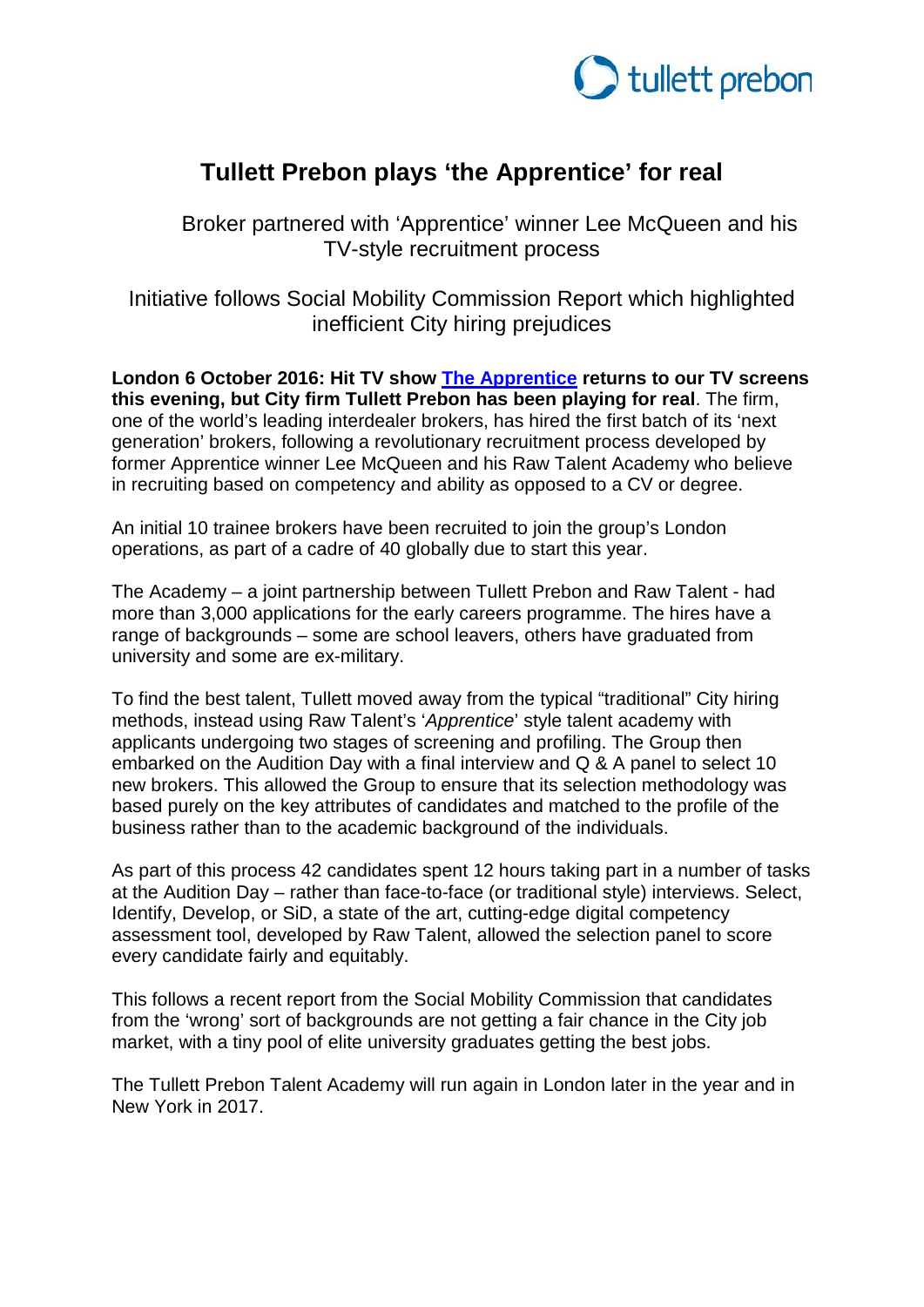

## **Lee McQueen, MD, Raw Talent, said:**

"Partnering with Tullett Prebon was a new challenge for us at Raw Talent. We had never recruited within the Broker sector before but, after a number of meetings and spending time at their office understanding their recruitment goals, we were confident our Academy process would be a perfect solution. We had a record number of applications and our team worked non-stop to identify the best and most suited candidates. The calibre on the day was outstanding, demonstrated by the fact Tullett Prebon ended up hiring more candidates than they were expecting going into the day. It's been brilliant working with them and we believe this is the start of a longterm partnership helping them to hire their future stars."

# **Carrie Heiss, Tullett Prebon Group Head of HR said:**

"We want to make sure we consider the best talent from everywhere and from all backgrounds. In the 21<sup>st</sup> century, you cannot write someone off because they do or don't wear brown shoes with a business suit; recruitment and selection has to be far more scientific than that. All the old-fashioned City 'codes' have been binned at Tullett Prebon – we are looking to hire people who will develop and grow into their careers over the long-term. We want a diverse and inclusive workforce where everyone is given an equal chance to succeed.

"These new hires represent a first step as we accelerate the evolution of our talent pool. Tullett Prebon has a clear long-term talent strategy to become the employer of choice in the markets in which we operate. The next generation of brokers will help maintain our competitive edge in the market and bring new perspectives, skills and up-to-date technological expertise to help drive innovation and add real value to our clients."

#### **Ends**

**Enquiries: Alexandra Wick, Marketing & Communications Director, Tullett Prebon** [awick@tullettprebon.com](mailto:awick@tullettprebon.com) Direct: +44 (0) 20 7200 7579

**Ash Holmes, Operations and Marketing Manager, Raw Talent** [ashley@rawtalentacademy.com](mailto:ashley@rawtalentacademy.com) Direct: +44 (0) 1491 615 264